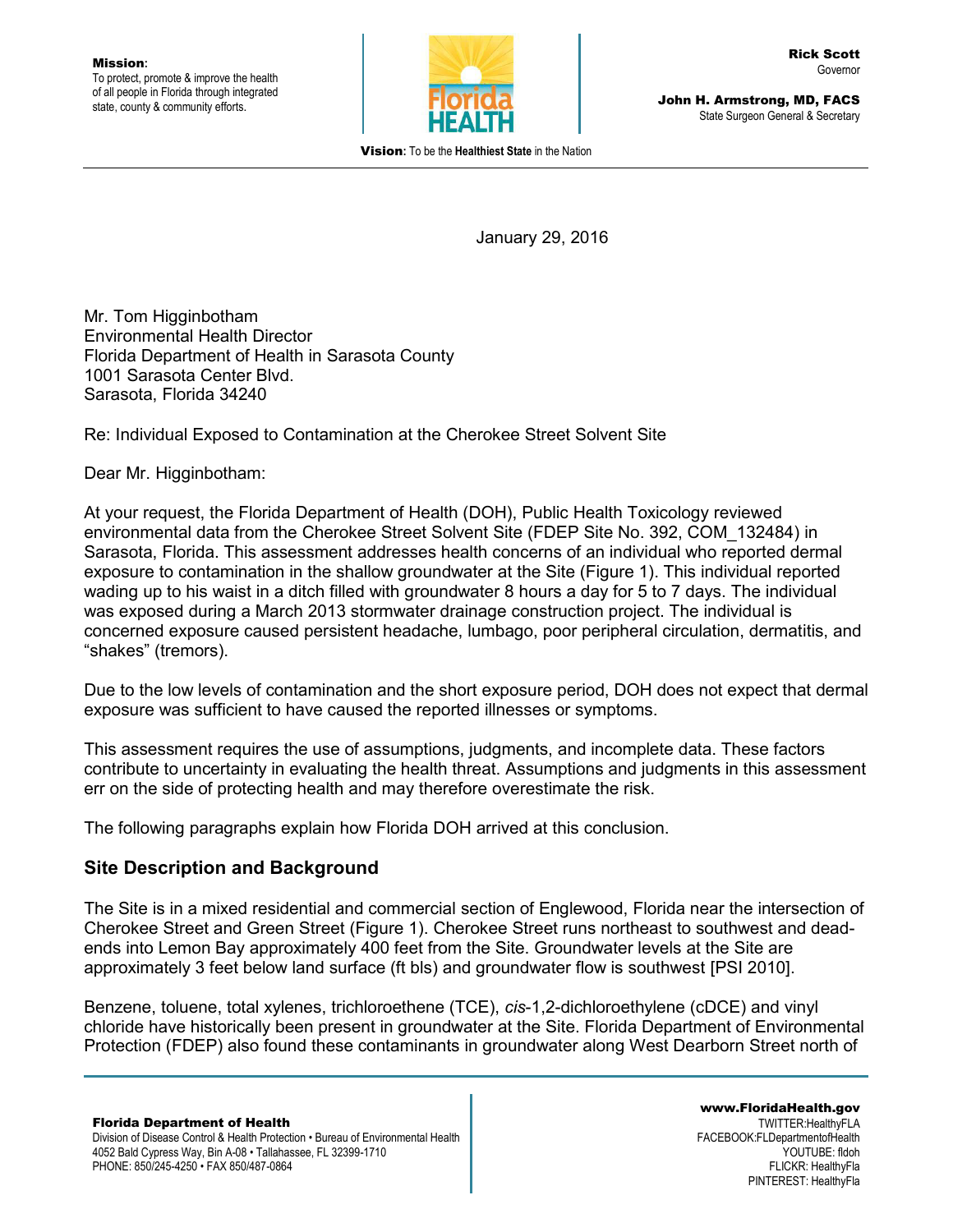Mr. Tom Higginbotham Page Two January 29, 2016

Cherokee Street. FDEP recorded concentrations at both locations above state Groundwater Cleanup Target Levels (GCTLs) [PSI 2012].

#### **Demographics**

Approximately 2,800 people live within one mile of the site. Ninety-one percent (91%) are white, 7% are Hispanic origin, 1% is African-American, and 3% report more than one race or some other race. Nine percent (9%) are less than 18 years old. Fifty percent (50%) over 25 years old have a high school diploma or less and 75% make less than \$50,000 a year [EPA 2015a].

## **Exposure Pathway**

## **Complete Exposure Pathway**

Dermal contact with cDCE and vinyl chloride in shallow groundwater is a complete exposure pathway (Table 1). At this site, solvent disposal is the source of contaminants. Groundwater is the environmental media. The point of exposure was a temporary ditch along Cherokee Street. Dermal contact is the route of exposure and the exposed population was the individual worker who waded in groundwater in the ditch.

## **Environmental Data**

Florida DOH estimated exposure using the highest concentrations of cDCE and vinyl chloride measured October 2013 in monitor well MW-4A (Table 2) [Geosyntec 2013]. This well is approximately 200 feet west of where the individual was exposed in March 2013 (Figure 3).

## **Public Health Implications**

DOH provides site-specific public health recommendations based on levels of environmental contaminants, evaluation of potential exposure pathways, duration of exposure, findings from the toxicological literature, and characteristics of the exposed population. Whether a person will be harmed depends on the type/amount of contaminant, how they are exposed, how long they are exposed, how much contaminant is absorbed, genetics, and individual lifestyle.

## **Identifying Contaminants of Concern**

DOH selects contaminants with maximum concentrations above comparison values for further evaluation. Comparison values, however, are not thresholds of toxicity. We do not use them to predict health effects or to establish clean-up levels. A concentration above a comparison value does not necessarily mean harm will occur. It does indicate, however, the need for further evaluation. We do not evaluate further contaminants with maximum concentrations below comparison values. It is unlikely these lower contaminant concentrations would cause illness.

Because DOH did not have measurements of contaminant levels in the groundwater the individual was actually exposed to, it assumed the individual was exposed to the highest concentrations of contaminants from the nearest well tested in October 2013. This is a data gap. The October 2013 sampling was also the closest to the time of the individual's March 2013 exposure. Because levels of cDCE and vinyl chloride exceeded comparison values, DOH considered them contaminants of concern.

## *cis***-1,2-dichloroethylene (cDCE)**

The solvent cDCE is an odorless organic liquid. It also exists in a "*trans*" form. Both the *cis* and *trans* forms — usually as a mixture — are used as a solvent for waxes and resins; in the extraction of rubber; as a refrigerant; in the manufacture of pharmaceuticals and artificial pearls; in the extraction of oils and fats from fish and meat; and in making other organics [EPA 2015b].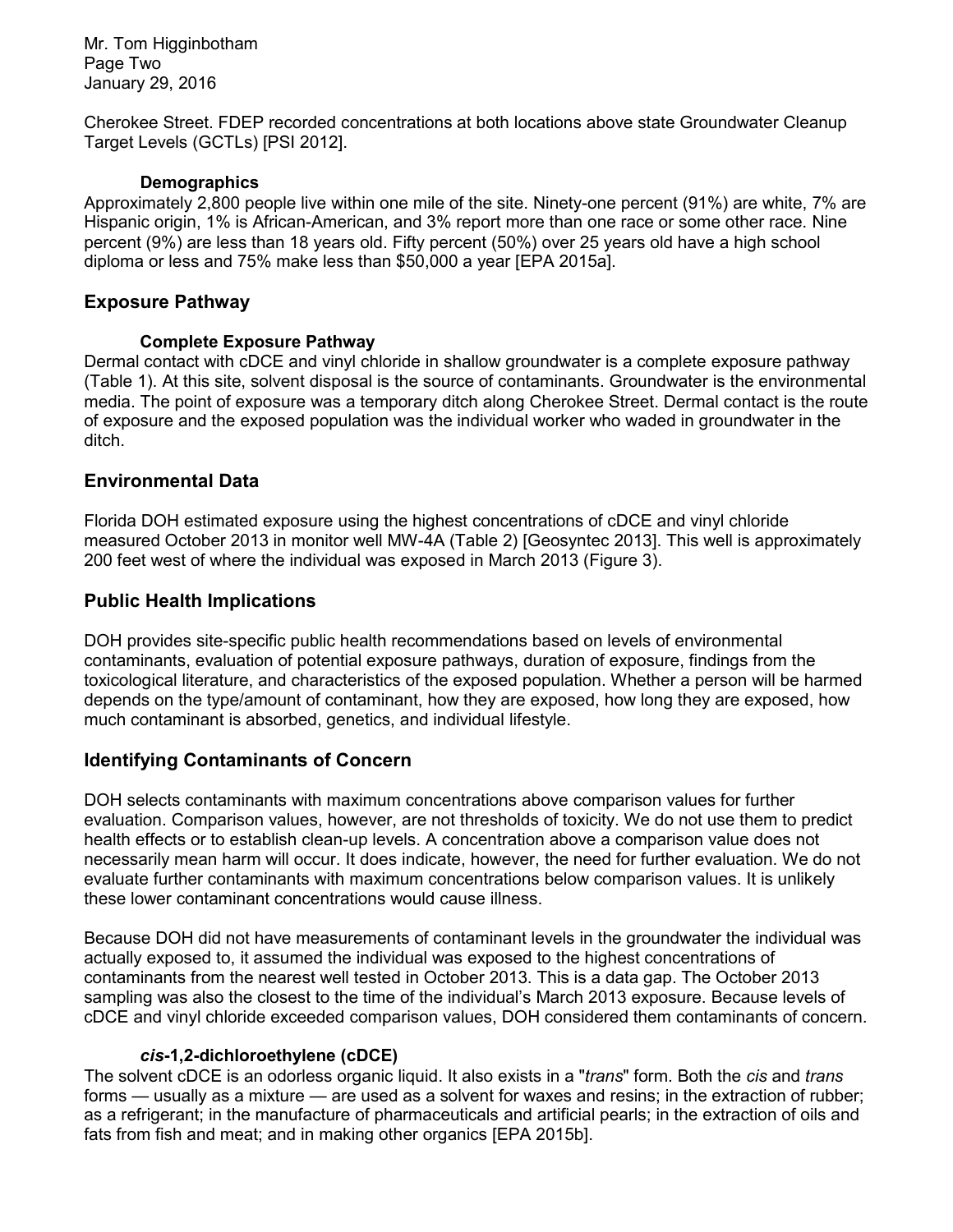Mr. Tom Higginbotham Page Three January 29, 2016

DOH could not find studies on the effects of short-term (less than 30 days) dermal exposure to water with low levels of cDCE. The cancer risks from long-term exposure to cDCE has not been assessed [ATSDR 1996].

In general, volatile organic compounds (VOCs) like cDCE are used as solvents because they dissolve grease. When you get highly concentrated VOCs on your skin, they dissolve the grease in your skin leaving it dry and irritated. DOH would not expect this to happen, however, at the very low levels found in the Cherokee Street groundwater since they were near or below groundwater cleanup target levels (GCTL) used for drinking water standards [DEP 2005].

## **Vinyl Chloride**

Vinyl chloride is a colorless gas. It can also exist as a liquid and dissolve in water. It burns easily and it is not stable at high temperatures. It has a mild, sweet odor. It is a manufactured substance that does not occur naturally. Vinyl chloride forms when other substances such as trichloroethene and tetrachloroethylene are broken down. Vinyl chloride is used to make polyvinyl chloride (PVC). PVC is used to make a variety of plastic products, including pipes, wire and cable coatings, and packaging materials [ATSDR 2006].

People who work at facilities that make vinyl chloride or PVC usually are exposed to higher levels than the general population. Work exposure occurs primarily from breathing air that contains vinyl chloride, but workers also are exposed when vinyl chloride contacts the skin or eyes. Based on studies using animals, it is possible that if vinyl chloride comes into contact with your skin or eyes, extremely small amounts could enter your body [ATSDR 2006]. The U.S. Department of Health and Human Services has determined that vinyl chloride is a known carcinogen. Studies in workers who have breathed vinyl chloride over many years showed an increased risk of liver, brain, lung cancer, and some cancers of the blood.

DOH could not find studies on the effects of short-term (less than 30 days) dermal exposure to water with low levels of vinyl chloride. However, Florida DOH does not expect health effects from the very low levels found in the Cherokee Street groundwater since they were near or below GCTLs used for drinking water standards [DEP 2005].

## **Evaluation of Health Concerns**

The individual who worked up to his waist in groundwater for 5 to 7 days during installation of a stormwater system, complained of the following symptoms within the year following exposure: persistent headache, lumbago, poor peripheral circulation, dermatitis, and "shakes."

#### **Headache**

Headaches are very common. Seven out of 10 Americans are affected. Pain can be anywhere in the head and can go down into the neck. Tension headaches and migraines are the two most common types. A dull pain characterizes tension headaches. Stress, worry, too much caffeine, alcohol, eyestrain, and overexertion can also trigger headaches. Sinus headaches (common with sinusitis or when the membrane lining the sinus is inflamed), rebound headaches, and cluster headaches are some less common types [AMA 1989].

Headaches are not known to be associated with dermal exposure to either cDCE or vinyl chloride.

## **Lumbago (low back pain)**

Most people suffer from back pain at some time in their lives. In many cases it is labeled as "nonspecific back pain" and no exact diagnosis is made. Nonspecific back pain is one of the largest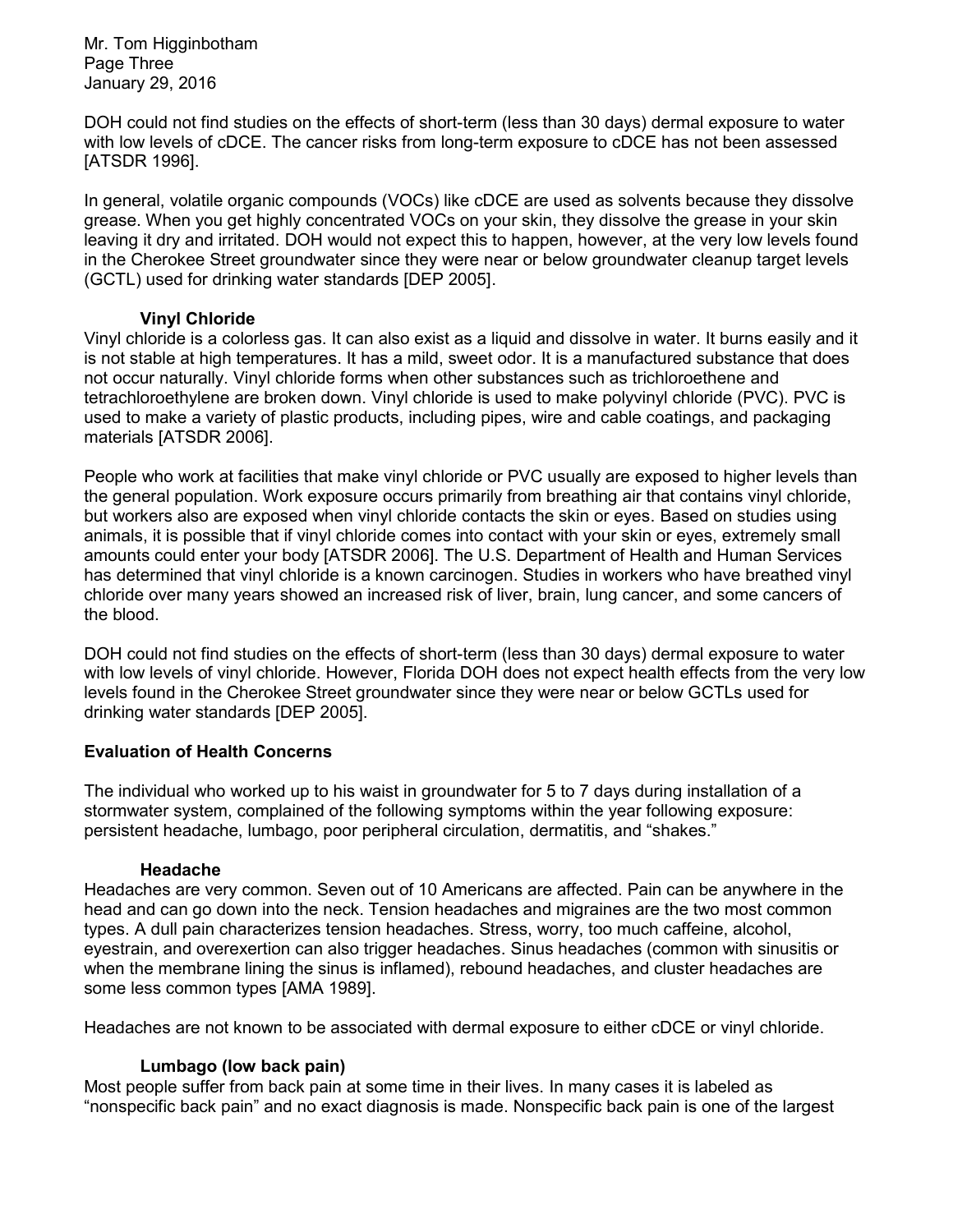Mr. Tom Higginbotham Page Four January 29, 2016

single causes of lost working days in the United States. People most likely to suffer from back pain are those whose jobs require heavy lifting. Nonspecific back pain is thought to be due to a mechanical disorder affecting one or more structures. The disorder may be a ligament strain, a muscle tear, or damage to a spinal joint [AMA 1989].

Lumbago is not known to be associated with dermal exposure to either cDCE or vinyl chloride.

## **Poor Peripheral Circulation**

Poor peripheral circulation can be due to narrowing of blood vessels in the legs, restricting blood flow and causing pain in the affected area. In most cases, it is caused by atherosclerosis, in which fatty plaques form on the walls of the arteries. The greatest risk factor is smoking; more than 90% of patients are, or were, moderate to heavy smokers.

The first symptom is usually an aching, tired feeling in the leg muscles when walking. It occurs most often in the calf but may be felt anywhere in the leg. As the disease worsens, the amount of activity possible before symptoms develop decreases, until eventually pain is present at rest. The affected limb may become cold and either pale or blue [AMA 1989].

Poor peripheral circulation is not known to be associated with dermal exposure to either cDCE or vinyl chloride.

#### **Erythema, dermatitis, or skin rash**

Inflammation of the skin is sometimes due to an allergy but in many cases occurs without any known cause. Contact dermatitis is a rash due to some substance coming in contact to the skin. The reaction may result from a direct toxic effect of the substance or may be an allergic response. The type of rash varies considerably according to the substance causing it, but it is often itchy and may flake or blister [AMA 1989].

Highly concentrated solutions of *cis*-1,2-dichloroehtylene and vinyl chloride can remove the oil from skin leaving it dry and irritated. It is unlikely, however, that the low concentrations found in the Cherokee Street groundwater could have caused this effect since they were near or below GCTLs used for drinking water standards [DEP 2005].

#### **"Shakes" (aka tremor)**

Tremor is an involuntary, rhythmic, oscillating movement in the muscles of part of the body, most commonly the hands, feet, or head. Occasional temporary tremors are experienced in almost everyone. Tremor may be caused by amphetamine drugs, antidepressant drugs, caffeine, and lithium. Tremor is also a feature of alcohol withdrawal [AMA 1989].

Tremor is not known to be associated with dermal exposure to either cDCE or vinyl chloride.

## **Summary**

Due to the low contaminant levels and a short exposure period, dermal contact with the groundwater did not likely cause the reported symptoms or illnesses.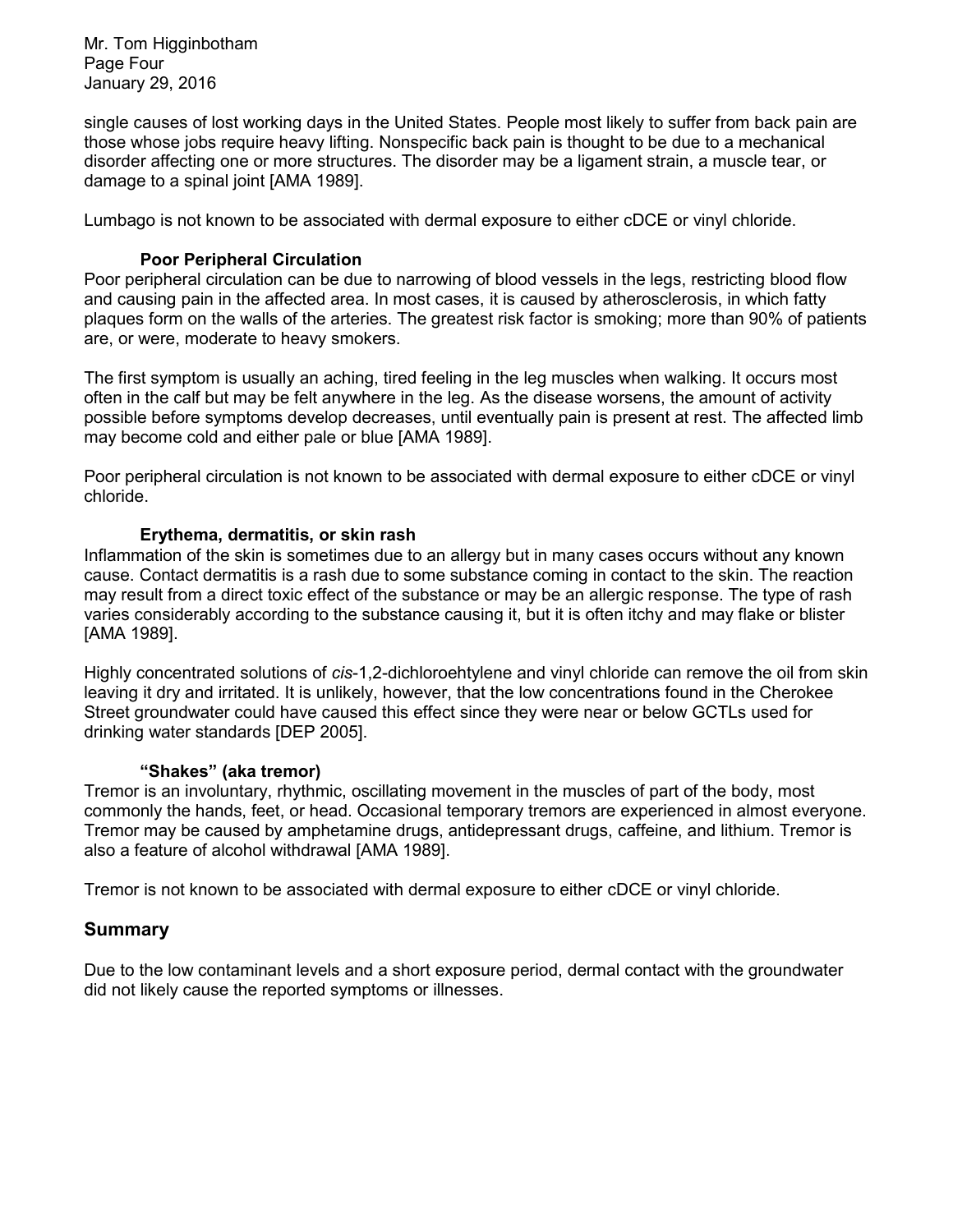Mr. Tom Higginbotham Page Five December 11, 2015

Please contact me at 877-798-2772 if I can answer any questions about this assessment.

Sincerely,

Atan Willett

Alan Willett Health Assessor

AW/aw **Attachments** 

This report was supported in part by funds provided through a cooperative agreement with the Agency for Toxic Substances and Disease Registry, U.S. Department of Health and Human Services. The findings and conclusions in these reports are those of the Florida Department of Health and do not necessarily represent the views of the Agency for Toxic Substances and Disease Registry or the U.S. Department of Health and Human Services. This document has not been revised or edited to conform to ATSDR standards.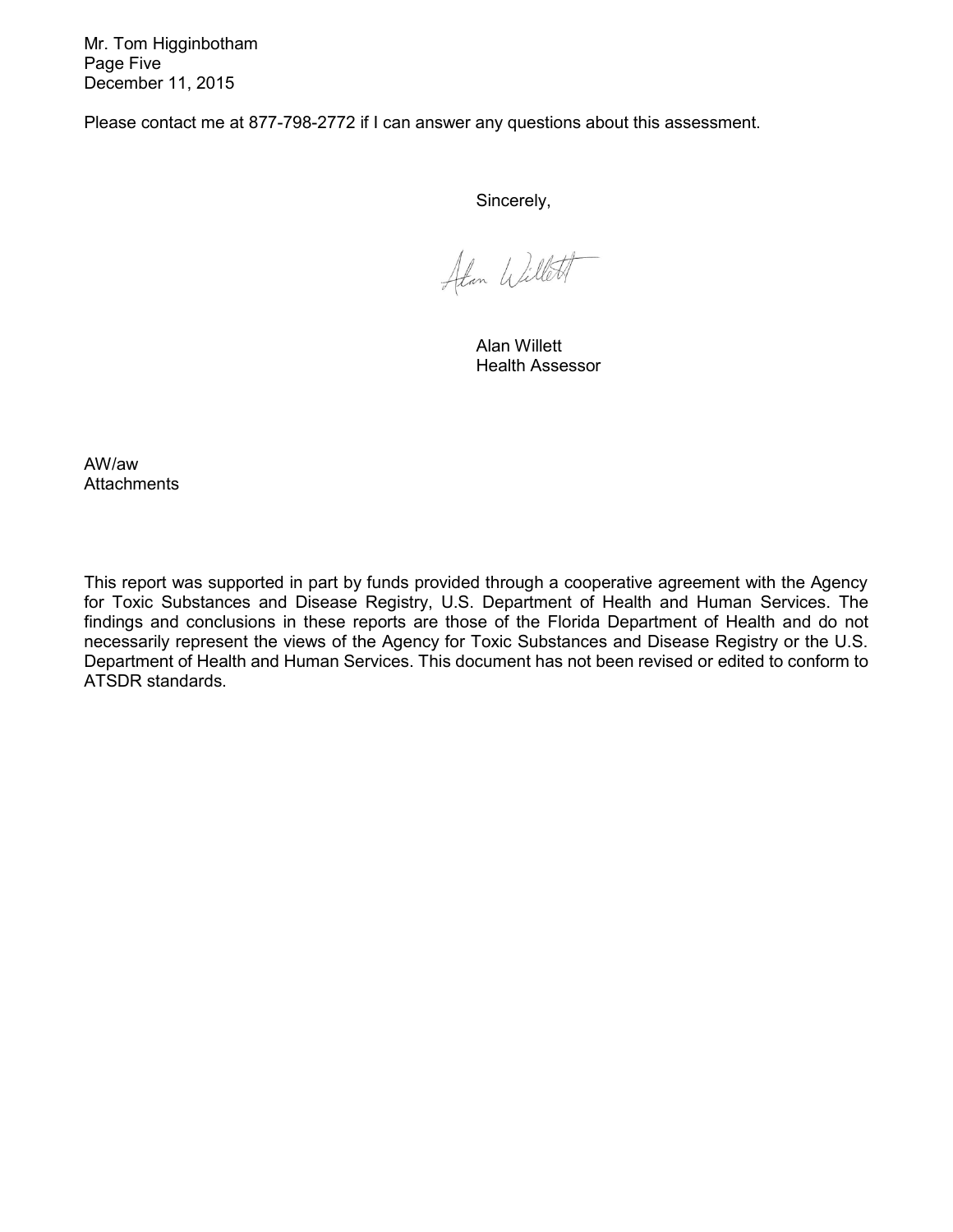#### **References**

[AMA 1989] American Medical Association. Encyclopedia of Medicine. Dorling Kidersley Limited and the American Medical Association. 1989.

[ATSDR 1996] U.S. Department of Health and Human Services, Agency for Toxic Substances and Disease Registry. Toxicological Profile for 1,2-Dichloroethene. August 1996. <http://www.atsdr.cdc.gov/ToxProfiles/tp.asp?id=464&tid=82#bookmark03>

[ATSDR 2006] U.S. Department of Health and Human Services, Agency for Toxic Substances and Disease Registry. Toxicological Profile for Vinyl Chloride. July 2006. <http://www.atsdr.cdc.gov/toxprofiles/tp.asp?id=282&tid=51>

[DEP 2005] Technical Report: Development of Cleanup Target Levels (CTLs) for Chapter 62-777, F.A.C. Prepared for the Division of Waste Management, Florida Department of Environmental Protection by Center of Environmental & Human Toxicology, University of Florida, Gainesville, Florida. February 2005.

[EPA 2010] U.S. Environmental Protection Agency. Toxicological Review of *cis*-1,2-Dichloroethylene and *trans*-1,2-Dichloroethylene. September 2010.<http://www.epa.gov/iris>

[EPA 2015a] U.S. Environmental Protection Agency. EJSCREEN: Environmental Justice Screening and Mapping Tool website. Available online:<http://www2.epa.gov/ejscreen> . Accessed October 21, 2015.

[EPA 2015b] Basic Information about cis-1,2-Dichloroethylene in Drinking Water: <http://water.epa.gov/drink/contaminants/basicinformation/cis-1-2-dichloroethylene.cfm>

[Geosyntec 2013] Status Report (Dewatering) Cherokee Street Solvent Study, Englewood, Sarasota County, Florida. FDEP Site No. 392 and COM\_132484. October 29, 2013.

[PSI 2010] Professional Service Industries, Inc. Groundwater Sampling and Analysis, Cherokee Street Solvent Study, Englewood, Sarasota County, Florida, FDEP Site No. 392 - PSI Project No. 0552322. May 18, 2010.

[PSI 2012] Professional Service Industries, Inc. Site Investigation – 446-454 West Dearborn Street and 505 West Dearborn Street, Cherokee Street Solvent Study, Englewood, Sarasota County, Florida, FDEP Site No. 392 - PSI Project No. 0552322. June 12, 2012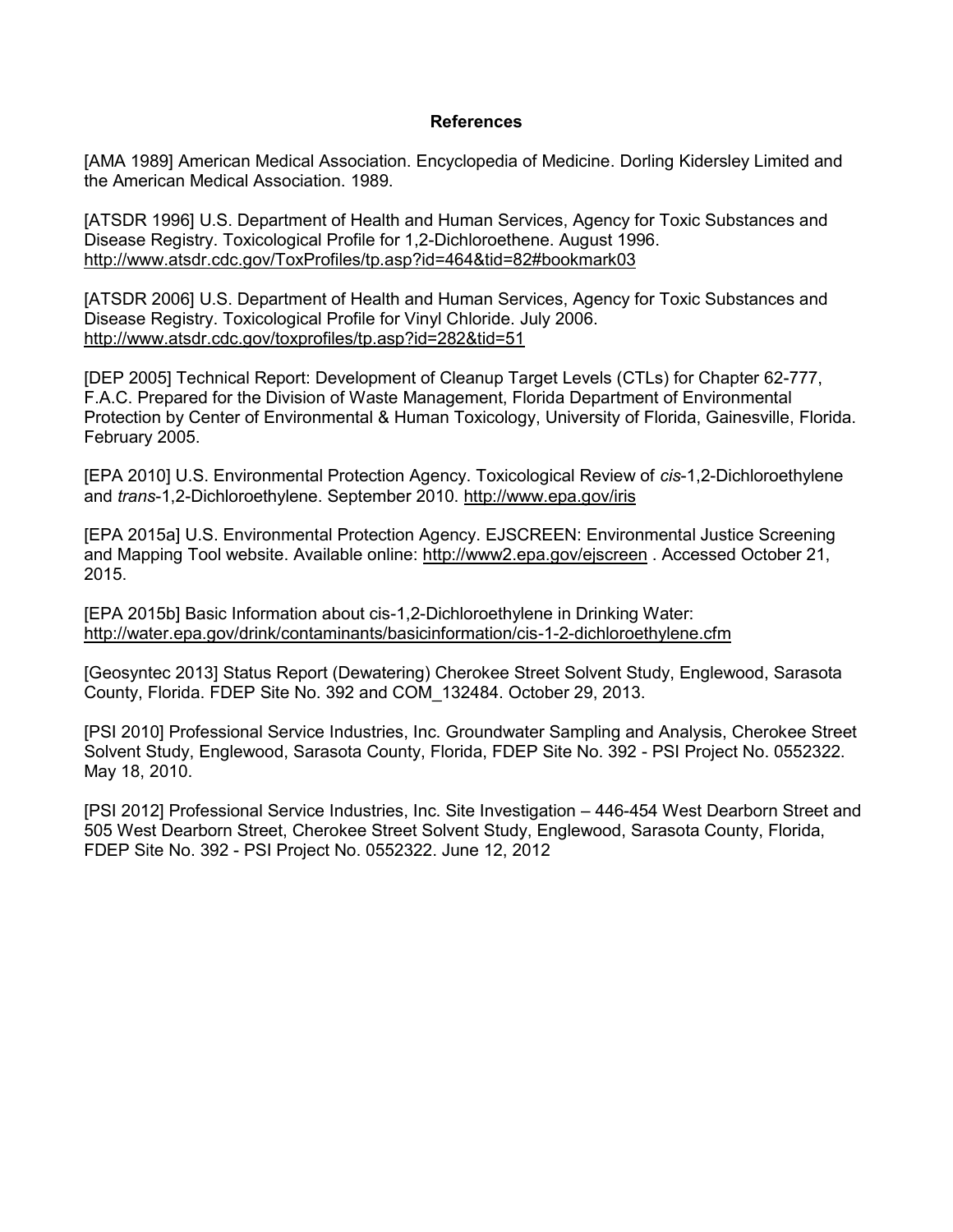# **Table 1. Complete Human Exposure Pathway – Cherokee Street Solvent Site**

| <b>COMPLETE</b><br>PATHWAY NAME    |                     | <b>TIME</b>                          |                                                      |                                    |                                     |                                      |
|------------------------------------|---------------------|--------------------------------------|------------------------------------------------------|------------------------------------|-------------------------------------|--------------------------------------|
|                                    | <b>SOURCE</b>       | <b>ENVIRONMENTAL</b><br><b>MEDIA</b> | POINT OF<br><b>EXPOSURE</b>                          | <b>ROUTE OF</b><br><b>EXPOSURE</b> | <b>EXPOSED</b><br><b>POPULATION</b> |                                      |
| Dermal Contact with<br>Groundwater | Solvent<br>Disposal | Groundwater                          | Temporary<br>ditch near<br>Cherokee<br><b>Street</b> | Dermal<br>contact                  | Individual<br>worker                | 5-7 days<br>around<br>March 27, 2013 |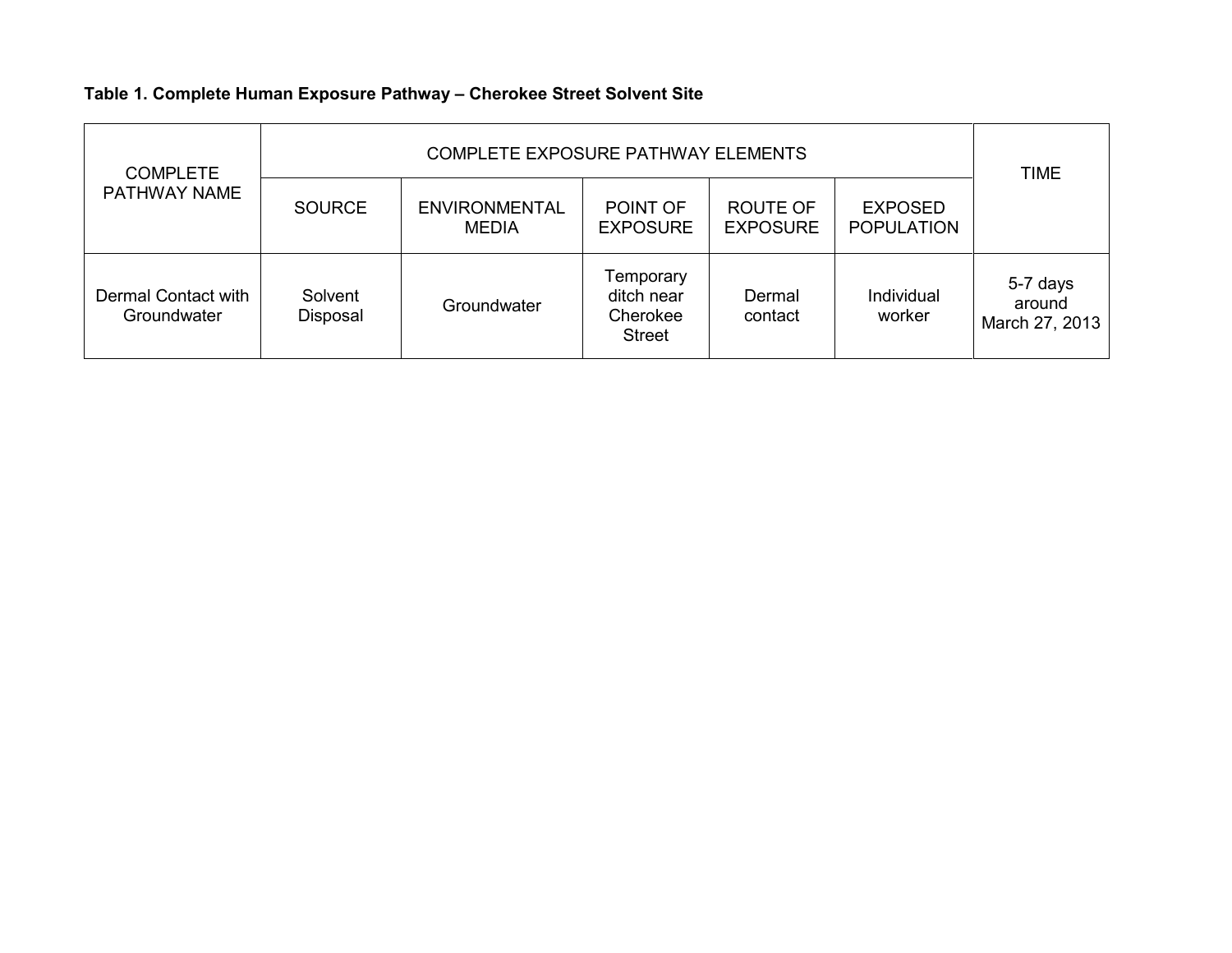## **Table 2. Contaminants of Concern in Groundwater – Cherokee Street Solvent Site**

| Contaminants of<br>Concern     | <b>Concentration Range</b><br>$(\mu g/L)$ | <b>Groundwater Screening</b><br>Level** $(\mu g/L)$ | Source of Screening<br>Guideline | Number of Samples<br>Above Screening<br><b>Guideline/Total Number</b> |
|--------------------------------|-------------------------------------------|-----------------------------------------------------|----------------------------------|-----------------------------------------------------------------------|
| $cis-1,2-$<br>Dichloroethylene | $BDL - 77$                                | 70                                                  | <b>DEP GCTL</b>                  | 1/4                                                                   |
| Vinyl chloride                 | $BDL - 40$                                |                                                     | <b>DEP GCTL</b>                  | 2/4                                                                   |

Source of data: [Geosyntec 2013]

**ATSDR** = Agency for Toxic Substances and Disease Registry

**BDL** = below detection limits

**DEP** = Florida Department of Environmental Protection

**GCTL** = groundwater cleanup target level [FDEP 2005]

**µg/L** = micrograms per litter

\*\* Guidelines only used to select chemicals for further scrutiny, not to the judge the risk of illness.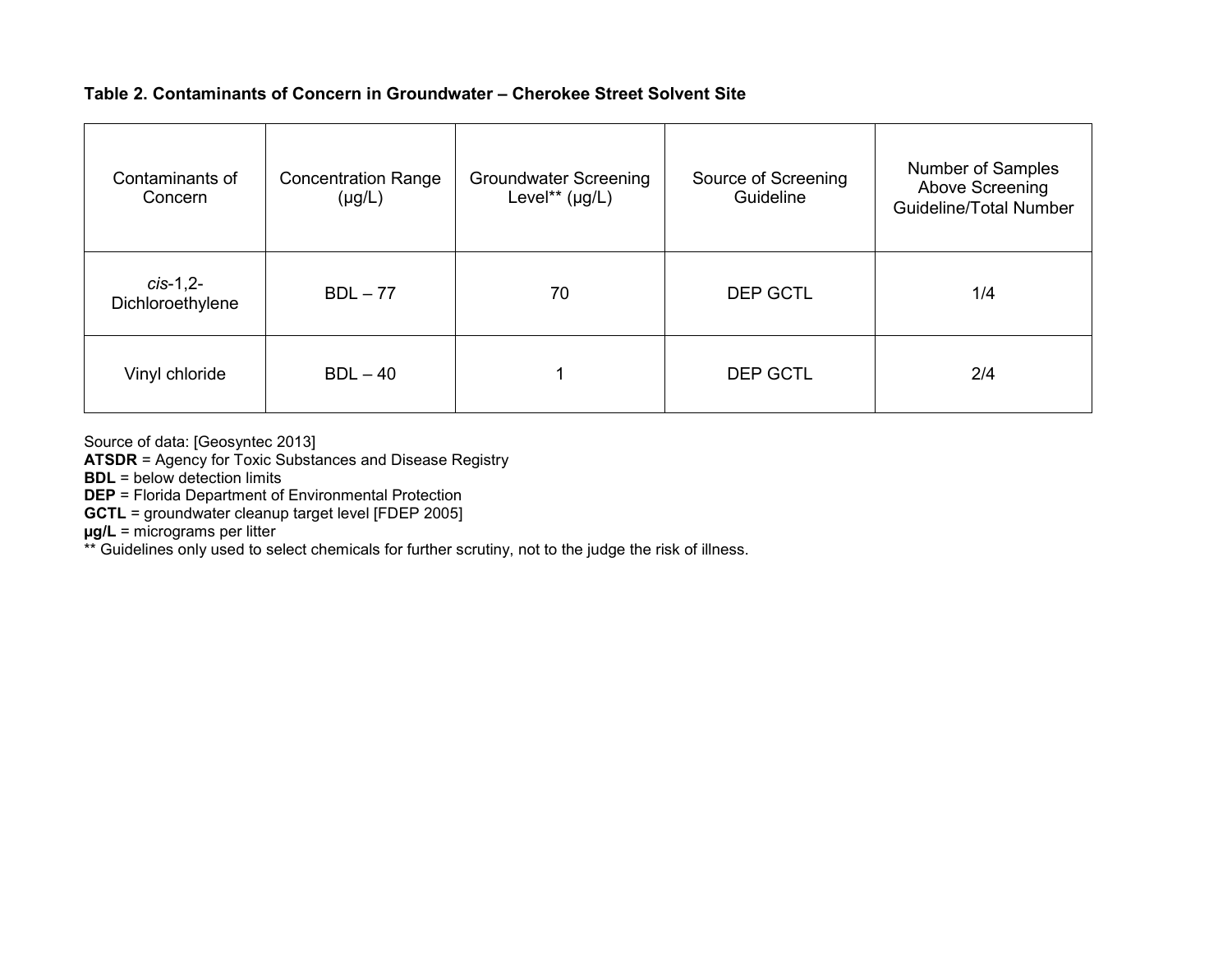



Source: [PSI 2010]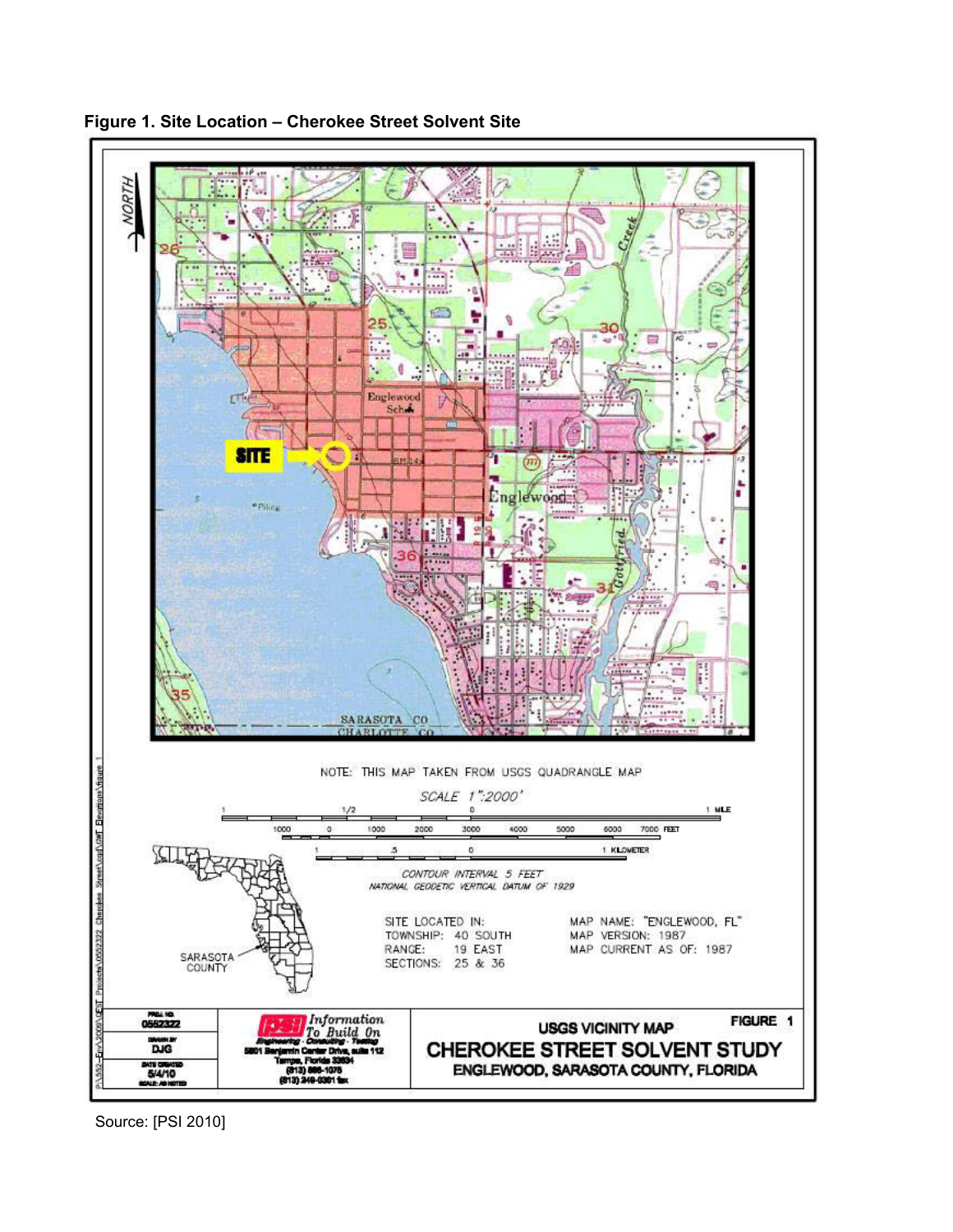

**Figure 2. Monitoring Well Locations with October 2013 Sample Results – Cherokee Street Solvent Site** 

Source: [Geosyntec 2013]